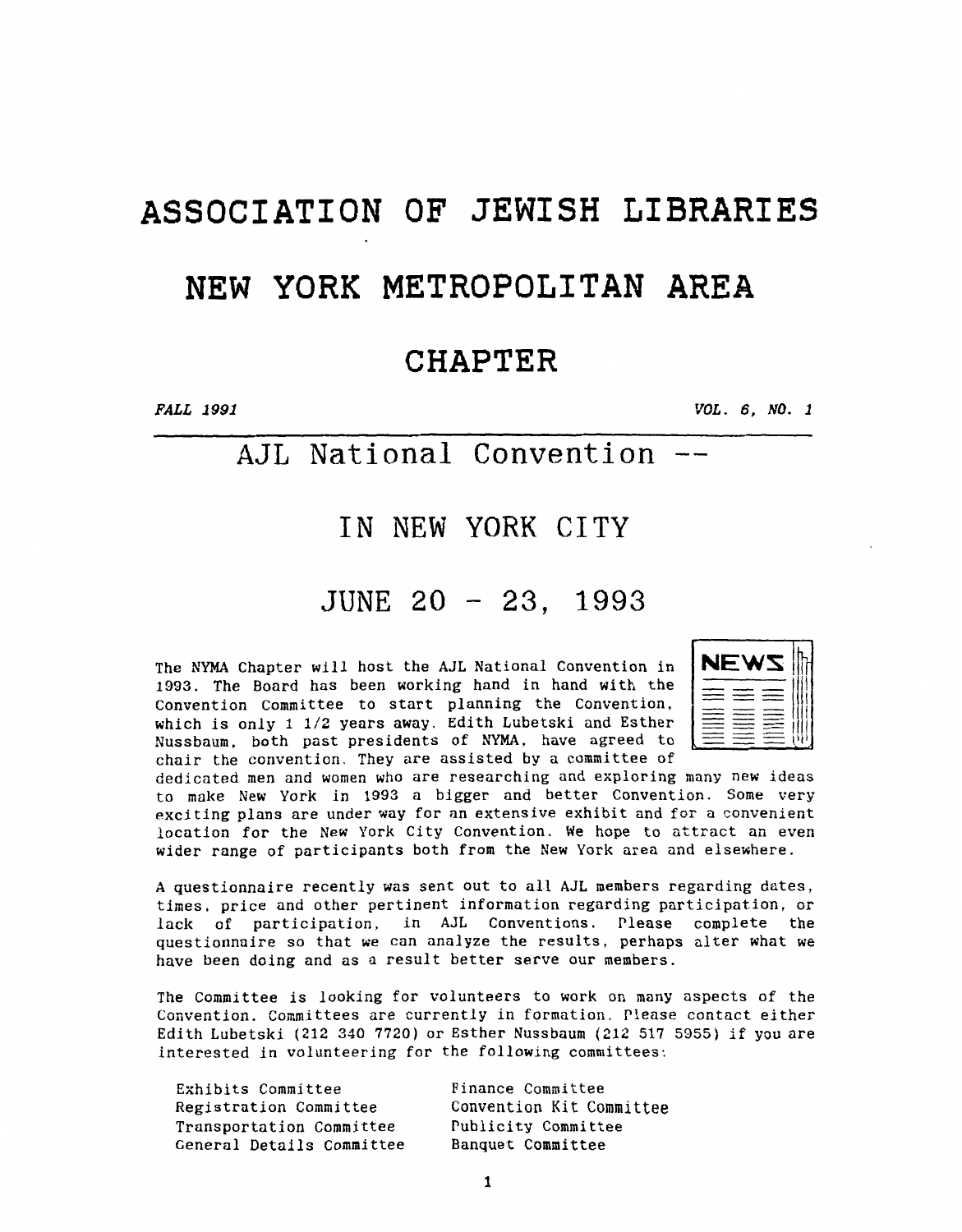Volunteer Committee SSC Program Committee Other Convention Programs Taping Programs

#### **Fall Conference October 15, 1991**

The Fall Conference of the AJL/NYMA Chapter took place at the Jewish Women's Resource Center. The program included talks on the role of the Resource Center, the library collection, and **a** history of the organization and the Library. **A** tour of the library gave the participants **a** chance to see their innovative approach towards collecting a very specific type of Judaica material. It was particularly interesting to learn about an additional resource for us to turn to for specific information. The center collects books and articles by Jewish women on topics of interest for Jewish women. There is also extensive unpublished materials. sach as special women's prayers which are also housed at the Center.

#### FALL CATALOGING WORKSHOP - December 12,1991

The AJL/NYMA Fall Cataloging Workshop will take place at Temple Enanu El, 1 East 65th Street on Thursday, December 12th, 1991 at **9:30** am. Registration for the workshop is *\$5.00.* 

The workshop will focus on Specialization in Judaica Cataloging. **Jay**  Rovner, Manuscript Eibliographer at the Jewish Theological Seminary Library will speak about the cataloging of the JTS manuscript collection and Rivka Eurkos will speak about the cataloging of the JTS Eroadside collection. There will also be a cataloging practica in various *zreas* of Judaica cataloging such as Rabbinics, music, video cassettes and kits and classification for small libraries.

#### **AJL in Miami Beach Florida, June 1991**

Many NYMA members were fortunate enough to have been able to participate in the 26th AJL National Convention in Miami Beach this past June. The NYMA contingent joined with about 130 other librarians who met at the Fontainebleau Hotel. Sessions focused on Jews and Jewish life in the South. **A** slide show of Jewish life in Florida was particularly interesting. Participants visited the Miami Cultural Center and visited the magnificent Public Library. **NYM** members were heard *from* at the Convention, **as** many participated in the meetings and presented papers.

The AJL Council voted that all members of the local chapters must become members of Xational AJL. Some of the benefits of **AJL** national nembership include the publications: AJL Xewsletter which appears four tines per year and the organization's scholarly journal, Judaica Librarianship. Membership to AJL costs only \$25.00 per year. We therefore urge you *to*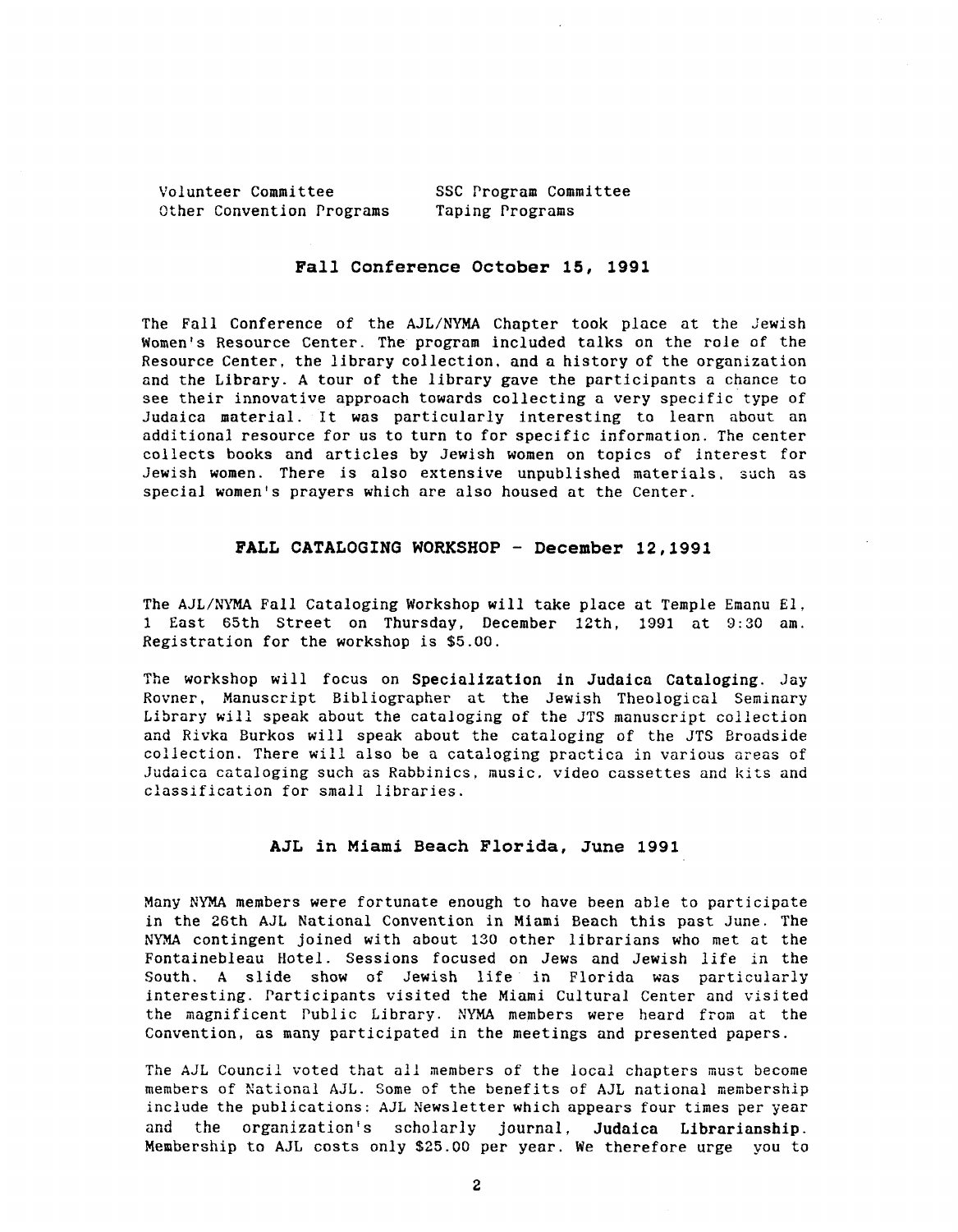contact Tzivia Atik, Corresponding Secretary of National AJL, at 212 **678 8092.** for a membership form, and join now!

### Events in the **Community**

The **New** York **Public Library Judaicn Division** is presenting a lecture series. The are as follows: Saul Friedlander: Nazism and the 'Final<br>Solution' on Tuesday, November 26th at 6 pm: Menahem Schmelzer: Aron on Tuesday, November 26th at 6 pm; Menahem Schmelzer: Aron Freimann and Jewish Scholarship on Wednesday, December 11th at **5 pn;** and Irving Creenberg: The Jewish *Way:* Through Life and History on Wednesday, January 29th at **6** pm. Tickets are \$5.00 per lecture.

The **Friends of the Library of the Jewish Theological Seminary of America**  presents a panel discussion Scholars at *Work* on Torah: Approaches to Writing Commentaryon Wednesday, December 4th at **8** pm in conjunction with the opening of a new exhibit The Bible: *A* Timeless Source Biblical Figures in Stone and Bronze an exhibit by Pearl Amsel, as well as relevant items from the JTS collection.

The **Hebrew Union College,** in conjunction with the **92nd Street** Y and the **American Society** for **Jewish Music** present a 25th Memorial Tribute to **A.W.**  Binder, noted composer of American Jewish music. The concert will take place at the 92nd Street *Y* on Sunday, December 1st at **3** pm. Performances of Einder's works, including first performances of unpublished works recently cataloged at **HUC** and a lecture *on* Binder's contribution to Jewish music will be presented. The concert will celebrate the completion of the cataloging **of** the Einder collection and archive at HUG.

#### **From** The **Editor**

The **XYHA** Eoard wishes to extend condolences to board member Sylvia Avner on the loss of her husband and to board member Rita Lifton on the loss of her father.

The AJL **NYMA** Mailing List has been expanded. It contains close to 300 names and is available for purchase. Charges are: \$25 for one time use or a yearly subscription of \$50 per academic year. Please contact Naomi Steinberger (212 678 **8982).**